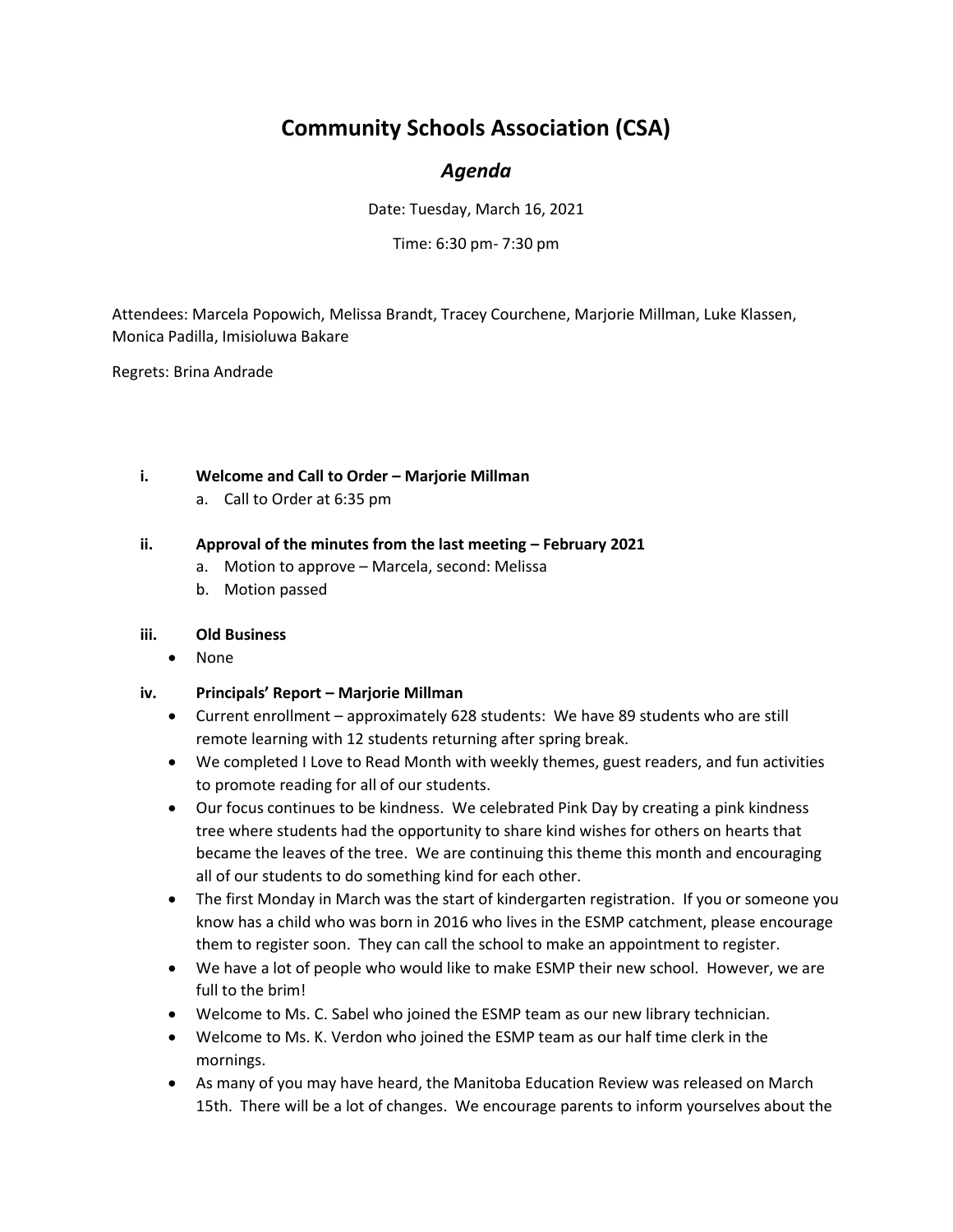changes to education and how this may impact your child. Here is a link to the Government site where information is found: https://www.bettereducationmb.ca/

- With the new Covid-19 variants now in Manitoba, we encourage parents to learn more about what to do if you contract Covid-19 or if you are close contact to someone who has tested positive for Covid-19 as the process has changed. Here is a link to learn more: Province of Manitoba | COVID-19 (gov.mb.ca)
- Report cards will be released on Monday, March 22nd. Booking for parent conferences opens on March 17th at 6:00 a.m. Conferences will be on TEAMS and 10 minutes in length. They will take place on the evening of March 25th and the morning of March 26th.

# COMMITTEES:

- o ESMP has 5 school committees: Literacy, Numeracy, Indigenous Academic Achievement, Technology, and Safe Schools. Our committees continue to work on school goals.
- $\circ$  At ESMP, despite the pandemic and all that it has added to our plates, all staff are still committed to lifelong learning. Therefore, we engage regularly in professional learning and professional discussions to support our teaching practice in the classroom. The more we learn, the better your children learn!
- o The IAA committee is hosting professional learning for all staff on the Circle of Courage on March 19th with the support of our divisional IAA consultant.
- $\circ$  The Numeracy committee will be continuing our work on math conversations with the support of our curriculum divisional consultant.
- $\circ$  Early Years and Middle Years classroom teachers are taking part in one of three Professional Learning Communities – Reading and Writing, Inquiry, and English as an Additional Language. We are looking at ways in which to support learners in these areas and using these strategies.
- Financial Requests:
	- o No requests currently

Motion to pass: Melissa Second: Marcela

# **v. Lunch Program Report – Tracey Courchene**

- We have roughly 305 students staying over the lunch hour now. This is a very big increase from last month where we had 285 students using the lunch program. Six of these students are new to the school in the last couple of weeks.
- There is no change in staffing since February.
- Tax receipts have been issued and sent home to parents that requested one.
- The books are ready for pick up from Curries accounting. The cost is \$380.80
- Unfortunately, we haven't received another wage subsidy check from Revenue Canada but it should be coming in soon.
- Financially things have not changed. We continue to function on a month-to-month basis, without a hold back. We are however still able to pay our expenses and supervisors.